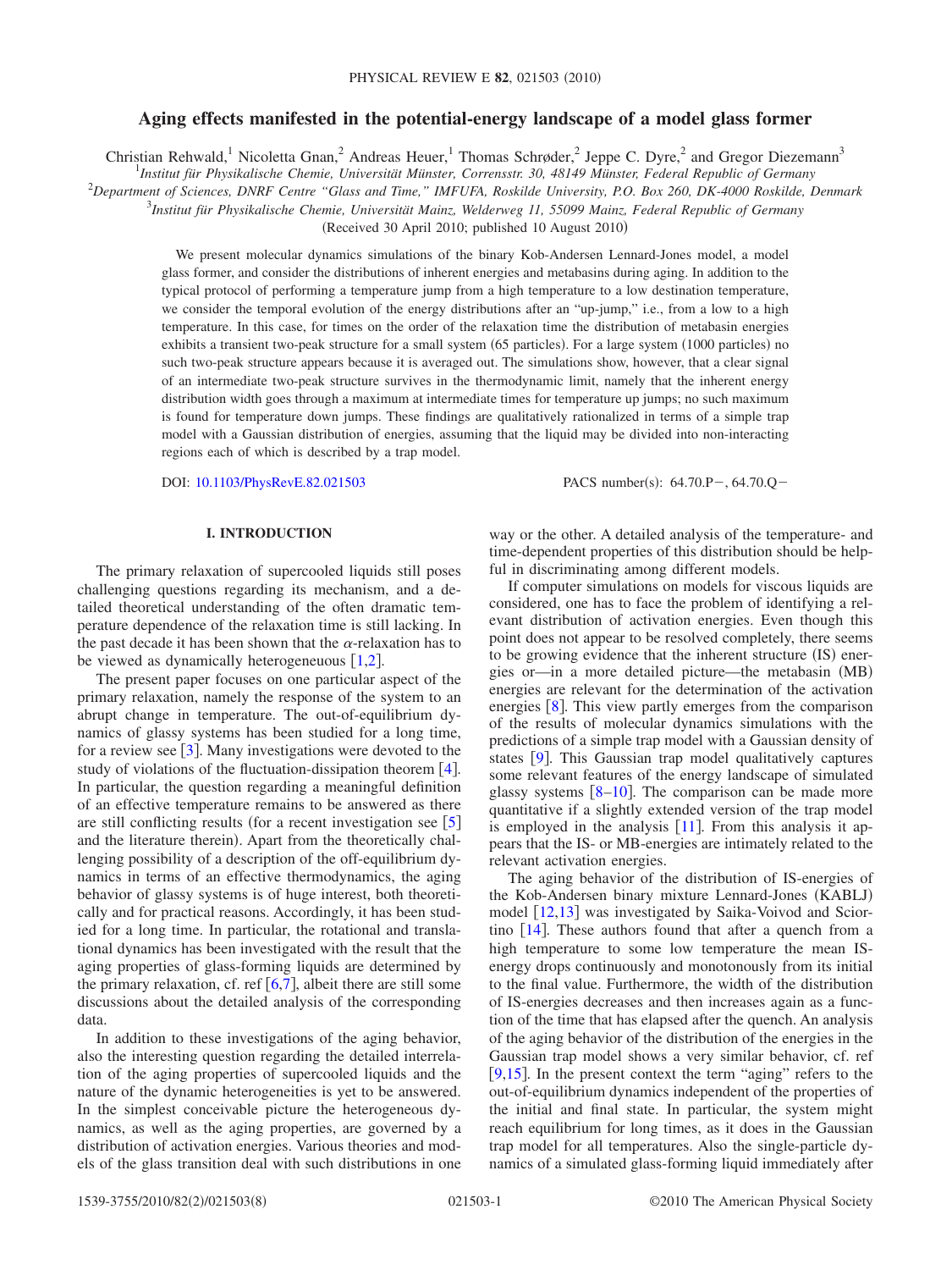a temperature jump are fully compatible with the predictions of the Gaussian trap model  $\lceil 16 \rceil$  $\lceil 16 \rceil$  $\lceil 16 \rceil$ .

For a more quantitative analysis of the dynamics of simulated supercooled liquids the use of MBs rather than ISs has proven advantageous. The reason is that IS trajectories are dominated by a large and temperature-dependent fraction of correlated forward-backward jumps. In contrast, the MB trajectories can be interpreted in terms of a random-walk in configuration space with a temperature independent jumplength  $\lceil 8,17 \rceil$  $\lceil 8,17 \rceil$  $\lceil 8,17 \rceil$  $\lceil 8,17 \rceil$ . The complexity of the dynamics, giving rise, e.g., to the existence of dynamic heterogeneities, is fully reflected by the broad waiting time distribution. This picture of a broad distribution of independent random jumps among different configurations presents the physical basis of the trap model.

In the present paper we study the temporal evolution of the IS-energies and the MB-energies of the KABLJ  $[12,13]$  $[12,13]$  $[12,13]$  $[12,13]$ system after temperature jumps. For a jump from a high to a low temperature, our results closely resemble those obtained by Saika-Voivod and Sciortino [[14](#page-7-13)]. Motivated by the finding that for the trap model after an ''up-jump'' in temperature the energy-distribution exhibits a two-peak structure  $[9]$  $[9]$  $[9]$ , we show that this feature is also found in MD-simulations. We discuss our findings with particular emphasis on their relevance to possible experimental realizations.

After a brief review of the aging properties of the energy distributions in the Gaussian trap model  $[9,18]$  $[9,18]$  $[9,18]$  $[9,18]$ , we will discuss the results of a temperature jump. Guided by the fact noted above that a trap model can—at least qualitatively—be used to describe the relaxation of the MB-energies of simulated supercooled liquids, we will study the behavior of the IS- and MB-energies of the KABLJ liquid.

# **II. ENERGY RELAXATION IN THE GAUSSIAN TRAP MODEL**

In the trap model one considers a collection of traps, to be termed "states" in the following, characterized by their energies. The temporal evolution of the population of these states is determined by simple kinetic rules. After the activated transition out of a given state, the destination trap/state is chosen at random, i.e., according to the prescribed density of states (DOS)  $\rho(\epsilon)$  of trap energies  $\epsilon$ . The escape rate for the transitions out of the state characterized by  $\epsilon$  is given by the Arrhenius law  $\kappa_T(\epsilon) = \kappa_{\infty} e^{\beta \epsilon}$  where  $\kappa_{\infty}$  denotes the attempt frequency and  $\beta = (k_B T)^{-1}$  with the Boltzmann constant  $k_B$ . The master equation for the populations is given in the Appendix for the convenience of the reader.

Different realizations of the trap model have been considered in the past. Often, one considers the model with an exponential distribution of trap energies  $[19]$  $[19]$  $[19]$ . This model shows a phase transition into a low-temperature phase where equilibrium can never be reached. However, when discussing canonical glasses one usually deals with systems that reach equilibrium in the long run as in the Gaussian trap model  $\lceil 8-10,15 \rceil$  $\lceil 8-10,15 \rceil$  $\lceil 8-10,15 \rceil$  $\lceil 8-10,15 \rceil$  $\lceil 8-10,15 \rceil$ .

In the following, we briefly review the results that one obtains for this model in order to motivate the MDsimulations presented afterward. We start with considering

<span id="page-1-0"></span>

FIG. 1. Temporal evolution of the mean energy  $E_T(t)$  for a jump from  $T_0=0.3\sigma$  to  $T=0.4\sigma$  and for  $T_0=0.5\sigma$  to  $T=0.4\sigma$ .  $E_T(t)$  is calculated according to Eq.  $(A6)$  $(A6)$  $(A6)$  using the numerical solution of the master equation, Eq.  $(A1)$  $(A1)$  $(A1)$ . The time is measured in units of the attempt frequency  $\kappa_{\infty}$ .

the relaxation of the energy after a sudden change from some initial temperature  $T_0$  to a destination temperature *T*. In Fig. [1](#page-1-0) we show results for both, a quench and an up-jump. It is obvious that the value of the mean energy,  $E_T(t)$ , changes monotonously from  $E_{T_0}^{\text{eq}} = -\beta_0 \sigma^2$  to  $E_T^{\text{eq}} = -\beta \sigma^2$  in both cases. If one compares the behavior for the quench and the upjump, there is an asymmetry in the relaxation  $\lceil 20 \rceil$  $\lceil 20 \rceil$  $\lceil 20 \rceil$ . This asymmetry reflects the fact that linear-response theory cannot be applied for the interpretation of such large temperature jumps (in linear response, the curves are symmetric). The relaxation of the energy looks very similar to the curves shown in Fig. [1](#page-1-0) if other initial and final temperatures are considered.

In the present context the temporal evolution of the distributions of the energies,  $p_T(\epsilon, t)$ , is more important than its moments. Therefore, in the following we will discuss the behavior of  $p_T(\epsilon, t)$  after a temperature jump, cf. [[15](#page-7-14)]. In Fig. [2](#page-1-1) we show the evolution of  $p_T(\epsilon, t)$  after a quench starting from two different initial temperatures  $T_0$ . It is evident immediately that the Gaussian is centered at  $E_T(t=0) = -\beta_0 \sigma^2$ 

<span id="page-1-1"></span>

FIG. 2. (Color online) Trap populations  $p_T(\epsilon, t)$  for different times (measured in units of the attempt frequency  $\kappa_{\infty}$ ) after a quench from  $T_0 = \infty$  (upper panel) and  $T_0 = \sigma$  (lower panel) to *T*  $=0.3\sigma$ . The full lines represent the numerical solution of the master equation, Eq.  $(A1)$  $(A1)$  $(A1)$ . The dotted lines are obtained from the approximative solution given in Eq.  $(1)$  $(1)$  $(1)$  and the vertical lines in the lower panel denote the demarcation energy  $\epsilon_D$  for  $t=10^{-3}$ ,  $10^{-1}$ ,  $10^{1}$ ,  $10^{3}$ (from right to left).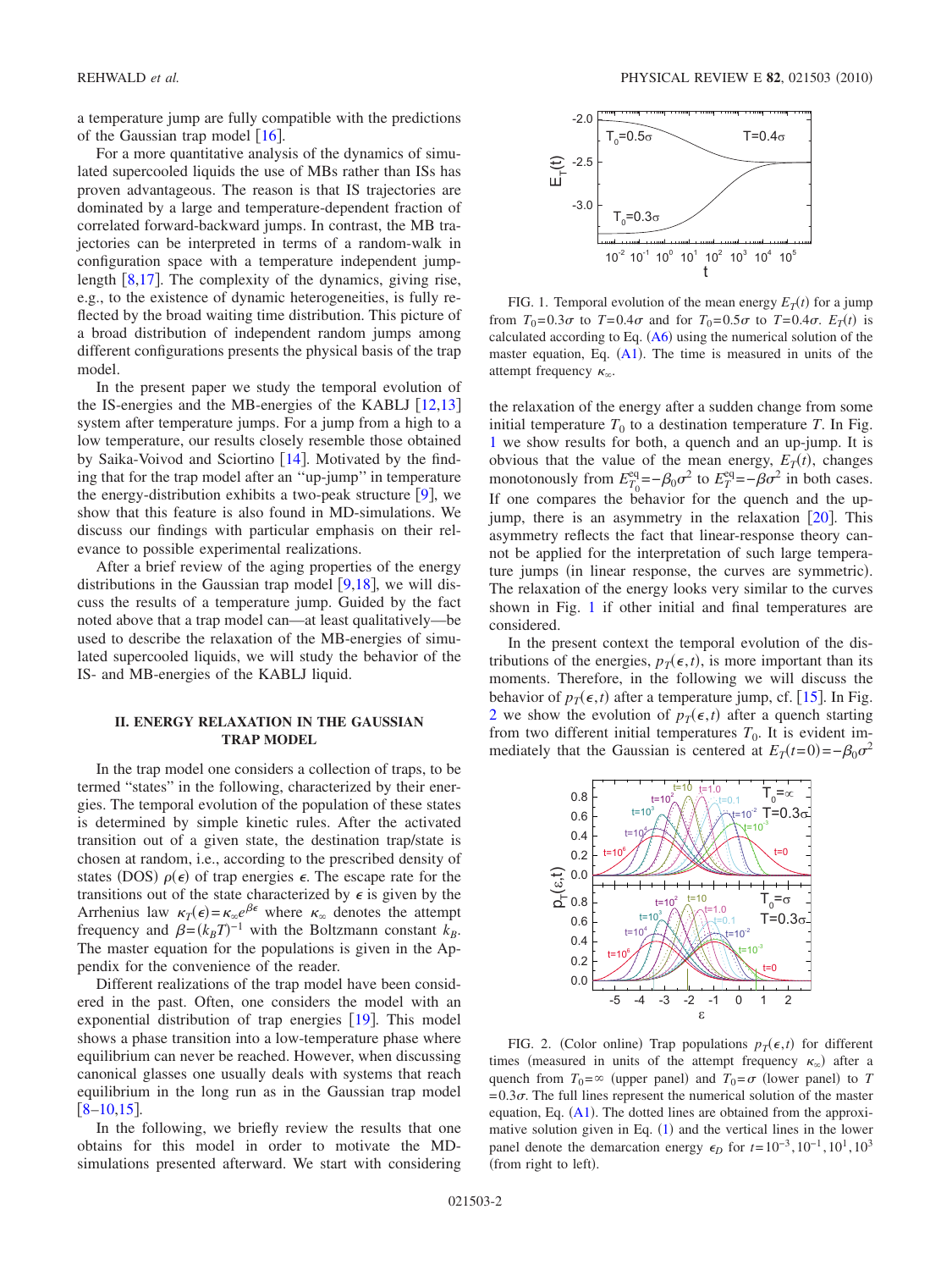directly after the quench and at  $E_T(t=\infty) = -\beta \sigma^2$  after the system has relaxed to the final temperature. The full lines correspond to the numerical solution of the master equation, while the dotted lines are based on the following approximation. Neglecting any correlations in the energies of the inital and final trap of a transition, one can assume that the initial distribution  $p_{T_0}^{\text{eq}}$  diminishes due to escape-transitions according to  $p_{T_0}^{\text{eq}}(\epsilon) e^{-\kappa_T(\epsilon)t}$ . Similarly, the distribution at the destination temperature,  $p_T^{eq}$ , is built up independently according to  $p_T^{\text{eq}}(\epsilon) (1 - e^{-\kappa_T(\epsilon)t})$ . These considerations allow us to write:

where

$$
N(t) = 1 + \int d\epsilon [p_{T_0}^{\text{eq}}(\epsilon) - p_T^{\text{eq}}(\epsilon)] e^{-\kappa_T(\epsilon)t}
$$

<span id="page-2-0"></span> $p_T^{\text{ap.}}(\epsilon, t) = N(t)^{-1} [p_{T_0}^{\text{eq}}(\epsilon) e^{-\kappa_T(\epsilon)t} + p_T^{\text{eq}}(\epsilon) (1 - e^{-\kappa_T(\epsilon)t})],$  (1)

is a constant that ensures the normalization of  $p_T^{\text{ap}}(\epsilon, t)$ . Actually, one can show that Eq.  $(1)$  $(1)$  $(1)$  follows from the long-time limit of the solution of the master equation, Eq.  $(A1)$  $(A1)$  $(A1)$ . It is intriguing how well this simple approximation represents the numerical solution of the master equation. The quality of the approximation ([1](#page-2-0)) is similar for other  $T_0$  and  $T$ . Equation (1) can be further interpreted in the following way. At a given time the states can be divided into two classes, those that have undergone an escape transition, i.e., those that have relaxed, and those that are still frozen. The latter are lowenergy states with  $e^{-\kappa_T(\epsilon)t}$  ~ 1 and for the former one has  $e^{-\kappa T(\epsilon)t}$  
ighta is 0. This distinction between frozen and relaxed states can be quantified via the definition of the so-called demarcation energy via  $\kappa_T(\epsilon_D) = 1/t$ , i.e.,

$$
\epsilon_D(t) = -\beta^{-1} \ln(\kappa_\infty t). \tag{2}
$$

The meaning of  $\epsilon_D$  is that, due to the activated nature of the dynamics, most states with  $\epsilon \leq \epsilon_D$  are frozen at time *t*, while those with  $\epsilon > \epsilon_D$  essentially have reached equilibrium [ $9,21,22$  $9,21,22$  $9,21,22$ ]. Equation ([1](#page-2-0)) also allows a simple interpretation of the temporal evolution of the moments of the distribution. For a given time states with  $\epsilon \leq \epsilon_D$  are still represented by  $p_{T_0}^{\text{eq}}(\epsilon)$  while those with larger energy have already relaxed and are represented already by  $p_T^{\text{eq}}(\epsilon)$ . The different weights of the initial and final Gaussian give rise to a narrowing of the distribution at intermediate times, as observed in the quoted simulations  $[14]$  $[14]$  $[14]$ .

The situation changes completely if instead of a quench from a high to a low temperature the opposite case of an up-jump from  $T_0 < T$  is considered, cf. Fig. [3.](#page-2-1) In this case,  $p_{T_0}^{\text{eq}}(\epsilon)$  is centered at lower energy than  $p_T^{\text{eq}}(\epsilon)$  which means that it is the slowly relaxing part of the distribution that dominates the dynamics. Put differently, the high energy tail of  $p_{T_0}^{\text{eq}}(\epsilon)$  relaxes quickly and thus "moves" to higher energies, while the low-energy part is trapped for a very long time. Thus, one has a distribution that can be viewed as a weighted superposition of the two involved equilibrium distributions, separated roughly by the demarcation energy, cf. the vertical lines in Fig. [3.](#page-2-1) This scenario gives rise to a twopeak structure, cf. Fig. [3,](#page-2-1) that was discussed earlier by one of us  $[9]$  $[9]$  $[9]$ . The dotted lines are the approximate solution, Eq.  $(1)$  $(1)$  $(1)$ .

<span id="page-2-1"></span>

FIG. 3. (Color online)  $p_T(\epsilon, t)$  for different times after a temperature up-jump from  $T_0=0.2\sigma$  to  $T=0.4\sigma$  (upper panel; *t*  $=0, 10^2, 10^3, 10^4, 10^5, 10^8)$  and from  $T_0=0.3\sigma$  to  $T=0.6\sigma$  (lower panel;  $t=0,1,10,10^4$ ) (in the order indicated by the arrows). The solid lines are the numerical solution of the master equation and the dotted lines represent the approximation  $(1)$  $(1)$  $(1)$ . The vertical lines show the demarcation energies for the various times. Note that with increasing time  $\epsilon_D$  decreases meaning that less states are frozen for longer times.

It is evident that the quality of the approximation increases with increasing time. Also the behavior of the moments of  $p_T(\epsilon, t)$  for an up-jump is evident from Fig. [3.](#page-2-1) The two-peak behavior already indicates that here the second moment will show a maximum at some intermediate time.

In Fig. [4](#page-2-2) we show the variance of  $p_T(\epsilon, t)$  for both, various quenches and up-jumps. We scaled the time by the relaxation time  $\tau_{rel}$ . This relaxation time is determined from the temporal evolution of  $E_T(t)$ , cf. Fig. [1,](#page-1-0) as the  $1/e$ -decay time of the normalized energy-relaxation function  $(E_T(t) - E_T^{\text{eq}})/(E_{T_0}^{\text{eq}})$  $-E_T^{\text{eq}}$ ) and roughly divides the energies into those that have and those that have not relaxed until  $t = \tau_{rel}$ . Accordingly, the maximum/minimum width is found for  $t \sim \tau_{rel}$  (more precisely around  $t/\tau_{rel} \sim 0.3 \cdots 0.4$ ).

Given the fact that the equilibrium behavior of simulated glass-forming liquids and the aging dynamics following a quench can qualitatively be understood in terms of a Gauss-

<span id="page-2-2"></span>

FIG. 4. (Color online) Variance  $\sigma^2(t)$  for a temperature jump with different initial temperatures  $T_0$  to  $T=0.5\sigma$  versus time scaled by the temperature-dependent relaxation time  $\tau_{rel}$ ; quench:  $T_0 / \sigma$  $= 1.0, 0.6, 0.55$  [black,  $\sigma^2(t) \leq 1$ : narrowing for intermediate times] and up-jump:  $T_0 / \sigma = 0.3, 0.4, 0.45$  (red,  $\sigma^2(t) \ge 1$ : broadening for intermediate times).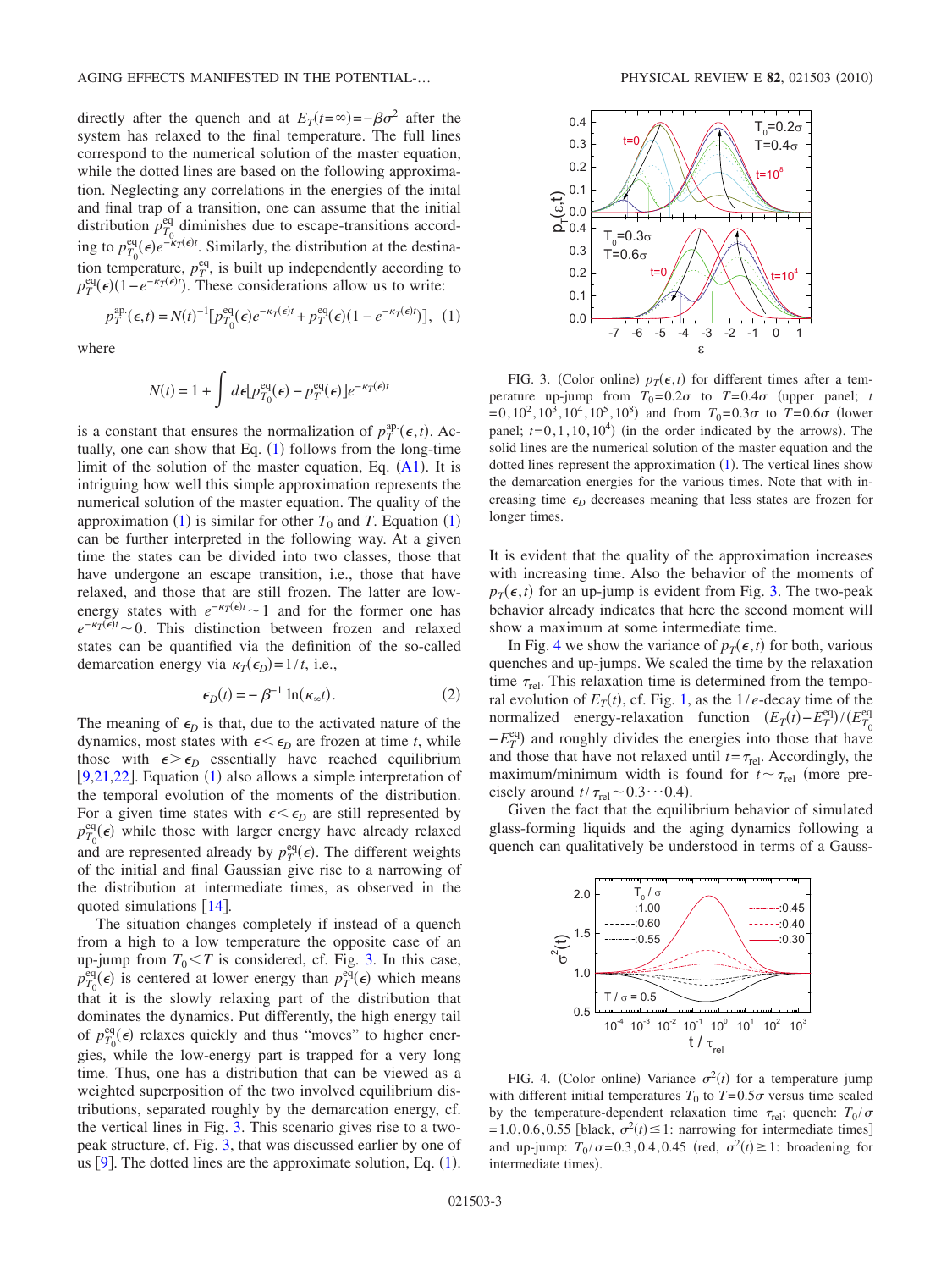ian trap model we anticipate that it should be possible to observe the two-peak structure in the distributions following an up-jump also in simulations.

## **III. ENERGY RELAXATION IN THE KABLJ LIQUID**

We now discuss the results of molecular dynamics simulations of the KABLJ liquid  $[12,13]$  $[12,13]$  $[12,13]$  $[12,13]$ . We start with a jump from high to low temperatures very similar to what has already been considered by Saika-Voivod and Sciortino  $[14]$  $[14]$  $[14]$ , and afterward we will show that one indeed can observe a double-peak structure when a jump from a low to a high temperature is considered.

The simulations of what will be called the *large system* have been carried out on a KABLJ system of 1000 particles. All simulation were performed in the NVT ensemble, and time and temperatures are in reduced units (the density is 1.204). Temperature was controlled using a Nosé-Hoover thermostat and a time step of 0.001 was used. The distributions of the IS-energies were obtained by averaging over 1500 independent runs (each of length 4000) both for the up-jumps and the quenches.

In order to investigate the distributions of metabasin (MB) energies, we additionally performed simulations on a *small* system. We use a KABLJ system of 65 particles (and a reduced cutoff radius  $r_c = 1.8$ ) in the NVT ensemble at a density of 1.2. We determined the distribution of MB-energies as described in detail in ref  $[23]$  $[23]$  $[23]$ . For the up-jump we used 4600 trajectories of length 10 000 and for the quench we used 3000 trajectories of length 70 000. The LJ-system with the shorter cutoff has slightly different properties compared to using the larger cutoff. However, the modifications are small  $(T_c, e.g.,$  is roughly modified by  $2\%)$ . Since we do not compare absolute values of energies, this modification is of little relevance for the present work.

We have checked  $\lceil 10 \rceil$  $\lceil 10 \rceil$  $\lceil 10 \rceil$  that the distribution of MB and IS is nearly identical in the temperature range of interest for this work. This is not surprising, because during the stay in a given MB the system is mainly residing in the IS with the lowest energy. Thus, considerable differences between IS and MB only come into play when analyzing the dynamics (see below).

#### **A. Large system**

In Fig. [5](#page-3-0) we present results from simulations of a quench from  $T_0$ =0.6 to *T*=0.45. The results are very similar to those of Saika-Voivod and Sciortino  $[14]$  $[14]$  $[14]$ . The distribution moves from high energies at high temperature to lower energies as a function of the time elapsed after the quench, and the width of the distribution diminishes for intermediate times. The overall behavior is very similar to what is observed in the trap model, cf. Fig. [2,](#page-1-1) with the difference that the widths of the equilibrium distributions are temperature dependent as opposed to the situation in the Gaussian trap model.

The moments of the distribution are shown in Fig. [6.](#page-3-1) In particular the monotonous decay of the mean and the drop in the variance for intermediate times are clearly displayed. The mean relaxation time of the system can be determined as the

<span id="page-3-0"></span>

FIG. 5. (Color online)  $p(e_{IS})$  of the large system for different waiting times, t=9.6,27.0,76.8,614.4,868.8,1737.6,3475.8 from right to left after a quench from  $T_0=0.6$  to  $T=0.45$  (black lines). The dashed lines (red) are the equilibrium distributions at the initial and the final temperature.

time where the variance has its minimum. However, this relaxation time is not directly related to the  $\alpha$ -relaxation time at *T*=0.45 as determined by measurements of some susceptibility in the linear response regime because the alpha relaxation time itself ages and changes quite a lot.

We have seen that the simulation data for a quench can qualitatively be understood in terms of a Gaussian trap model. From this model we expect a bimodal distribution to show up for intermediate waiting times, reflecting the different relaxation behavior of states below and above the demarcation energy if an up-jump in temperature is considered instead of a quench.

In Fig. [7](#page-4-0) we present  $p(e_{IS})$  for an up-jump from  $T_0$  $=0.45$  to  $T=0.6$ . Even though one cannot observe a bimodal distribution it is obvious that the distribution broadens tremendously for intermediate times, cf. the curves for t  $=108.5$  and  $t=153.6$ . Low-energy states relax extremely slowly, while states with higher IS-energy move toward the equilibrium distribution at the higher temperature much more rapidly. This means that for short times only a few (highenergy) states are relaxed, while for long times there are still some low-energy states that are not yet relaxed.

The corresponding moments are shown in Fig. [8.](#page-4-1) These curves nicely reflect the fact that the variance reaches its

<span id="page-3-1"></span>

FIG. 6. First and second moment of  $p(e_{IS})$  for the large system as obtained from MD simulations after a quench from  $T_0=0.6$  to *T*=0.45, for details see the main text.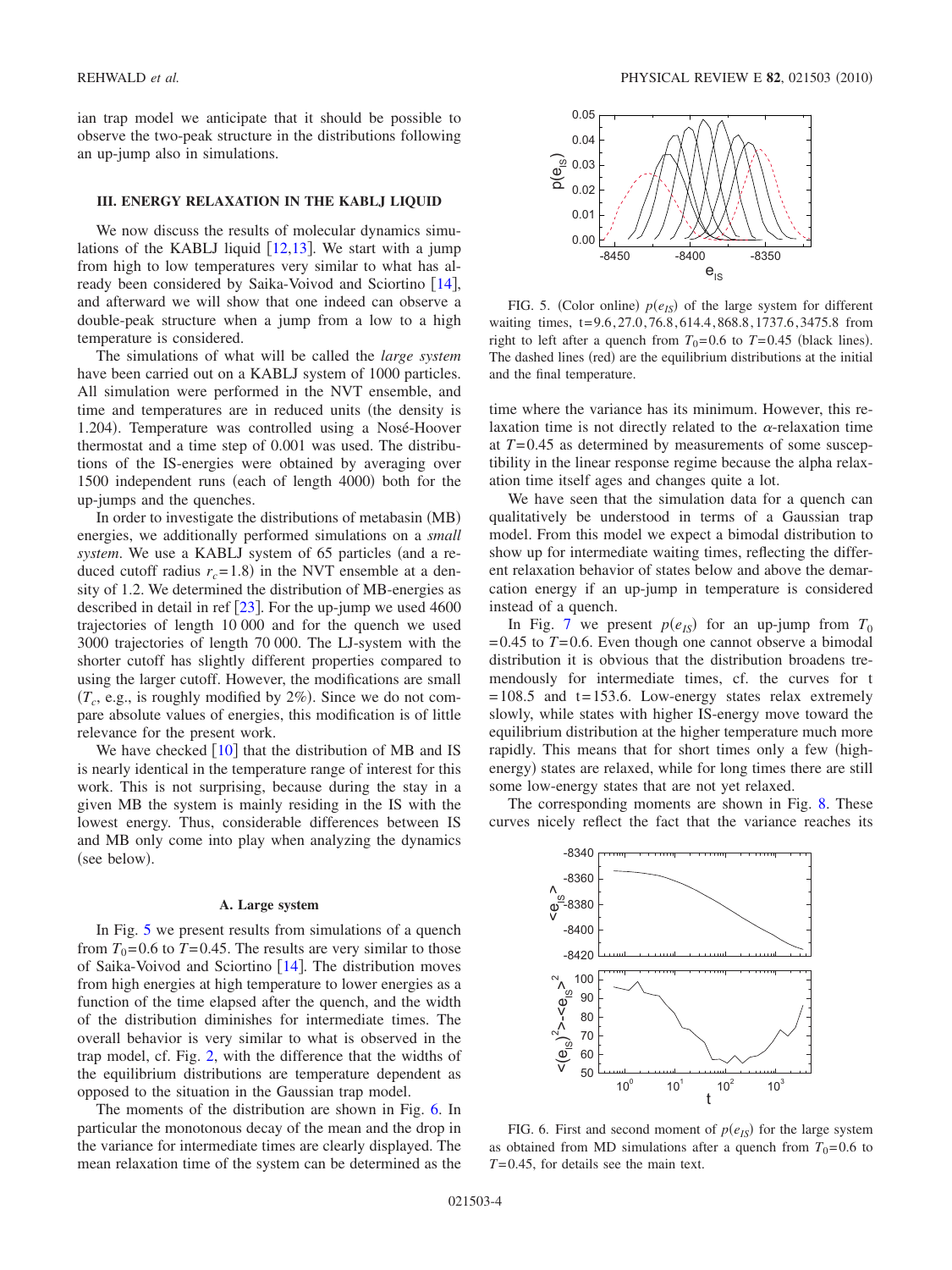<span id="page-4-0"></span>

FIG. 7. (Color online)  $p(e_{IS})$  for the large system for different waiting times, t=27.0,38.4,54.6,76.8,108.6,153.6,217.2,307.2, 434.2 [in the order indicated by the arrows (black lines)] after a temperature jump from  $T_0=0.45$  to  $T=0.6$ . The dashed lines (red) correspond to the equilibrium distributions at the respective temperatures.

maximum value roughly when the time elapsed after the upjump coincides with the relaxation time of  $E_T(t)$ , indicating that about half of the inherent structures are relaxed at this time while the others still are frozen at their low-temperature values. These simulations indicate that the predictions of the trap model might be helpful in the interpretation not only of the equilibrium properties but also the aging behavior of the system studied. However, for the up-jump we do not observe a two-peak structure of the distributions of IS-energies. The reason will be outlined below.

#### **B. Small system**

In the following we present simulation results for the small system. The system size of 65 particles is small enough to allow the identification of the MBs and we will concentrate on the temporal evolution of the distribution of MBenergies,  $p(e_{MB})$ , after sudden temperature changes.

In order to compare the behavior of the IS-energies to the corresponding behavior of the MB-energies, we show the evolution of  $p(e_{MB})$  for the same quench from  $T_0=0.6$  to *T*  $=0.45$  for the small system in Fig. [9.](#page-4-2) Apart from the smaller values of the MB-energies the overall features like the shift of the distribution and the narrowing at intermediate times <span id="page-4-2"></span>-305 -300 -295 -290 -285

 $e$ <sub>MB</sub>

FIG. 9. (Color online)  $p(e_{MB})$  of the small system for different waiting times, t=4,32,152,392,1992,15992 (from right to left) after a quench from  $T_0=0.6$  to  $T=0.45$  (black lines). Dashed lines  $(\text{red})$ :  $p_T^{\text{eq}}(e_{MB})$ .

are very similar to the observations made for the large system in Fig. [5.](#page-3-0) In Fig. [10](#page-4-3) we plot the moments of the distribution as a function of the waiting time. This plot shows that also the moments of  $p(e_{MB})$  behave very much in the same way as those of the distributions of the IS-energies in the large system. The most prominent differences are the better statistics and the increase in the overall relaxation time of roughly one decade in case of the small system.

We have seen that the evolution of both, the IS-energies or the MB-energies again qualitatively follow the predictions of the trap model with a Gaussian DOS. Thus, the dependence of the moments on the waiting time can be understood in terms of the demarcation energy, which separates lowenergy states that up to the given time are frozen from highenergy states, which at the same time have reached the new equilibrium already.

Next, we consider the same up-jump from  $T_0=0.45$  to T  $=0.6$  as for the large system. We present the distributions  $p(e_{MB})$  for various times after the up-jump in Fig. [11.](#page-5-0) In this case we really observe a two-peak structure in the distribution for intermediate waiting times. This effect is most prominent for times on the order of the relaxation time, i.e., on the order of  $300 \cdots 600$ , cf. Fig. [12.](#page-5-1)

One may wonder why the small system displays a twopeak structure but not the large system. To clarify this point we compare the case of a single trap model  $(N=1)$  with the

<span id="page-4-1"></span>

FIG. 8. First and second moments of  $p(e_{IS})$  for the large system for an up-jump from  $T_0$ =0.45 to  $T$ =0.6.

<span id="page-4-3"></span>

FIG. 10. First and second moment of  $p(e_{MB})$  for the small for a quench from  $T_0 = 0.6$  to  $T = 0.45$ .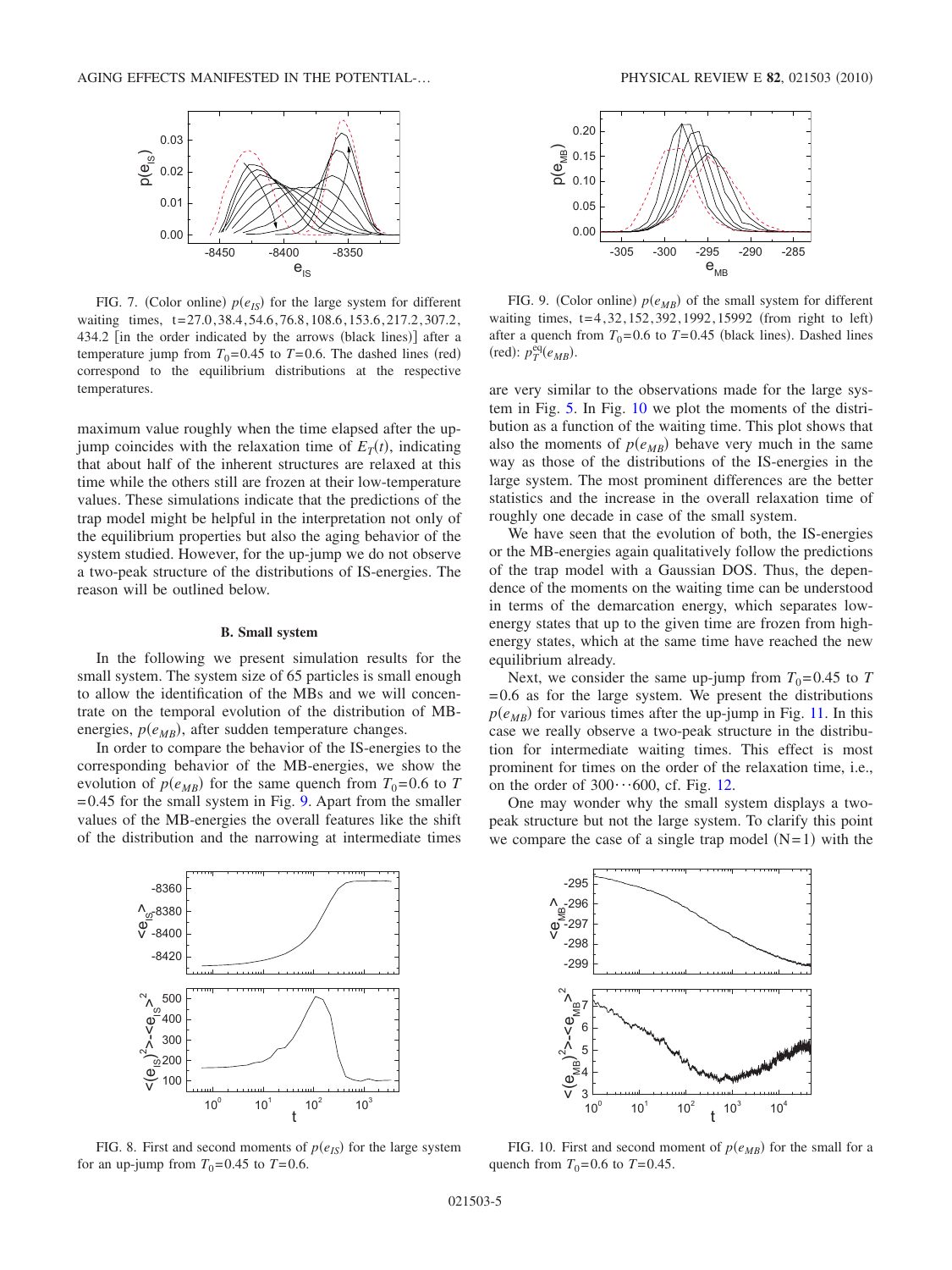<span id="page-5-0"></span>

FIG. 11. (Color online)  $p(e_{MB})$  for the small system for different waiting times,  $t=115,240,390,740,1490$  after an up-jump from  $T_0$ =0.45 to  $T=0.6$  [in the order indicated by the arrows (black lines)]. Dashed lines (red):  $p_T^{eq}(e_{MB})$ .

case of two superimposed trap models  $(N=2)$ , see Fig. [13.](#page-5-2) To render the superposition more realistic we have adopted the dynamic coupling as described in Ref.  $[11]$  $[11]$  $[11]$ . As shown in that reference, a LJ system of 65 particles should indeed be considered as a superposition of 2–3 elementary trap models, reflecting the fact that the elementary relaxation processes, i.e., MB transitions, are on average localized to 20–30 particles. Interestingly, explicit simulations of the *N*=2 case does not yield a two-peak structure, cf. Fig. [13.](#page-5-2) Thus, it is not at all surprising that also the much larger system discussed above does not display this feature. One should rather wonder why the real 65-particle system displays a two-peak structure. Note that it is less pronounced than for the *N*=1 case shown in Fig. [13.](#page-5-2) A possible reason is as follows. The degree of localization of the MB transition can vary from case to case. Thus, for some transitions the total system may be described as one elementary system, i.e., *N*=1, whereas in other cases larger values of *N* may characterize the present configuration. The average over the different situations, i.e., an average over a two-peak and a single-peak distribution, can yield a two-peak distribution albeit with a less pronounced separation between both peaks. Stated differently, we interprete the emergence of the two peaks as a consequence of the presence of different spatial extensions for different MB transitions. From this observation we conclude that for a small system as considered here couplings among

<span id="page-5-1"></span>

FIG. 12. First and second moment of  $p(e_{IS})$  for an up-jump from  $T_0$ =0.45 to  $T$ =0.6.

<span id="page-5-2"></span>

FIG. 13. (Color online)  $p(e)$  for the extended trap model with  $N=1$  [full line (red)] and  $N=2$  [dashed line (black)] small systems after a temperature jump from *T*=0.45 to *T*=0.6. The waiting times correspond to the time when the variance reaches its maximum value.

different "regions" are of minor relevance only and that a description of the aging dynamics in terms of a Gaussian trap model captures the most important dynamic features.

A more quantitative comparison with the trap model is possible by comparing the time scale of energy equilibration  $\tau_{eq}$  after a temperature jump with the time scale to escape an IS or an MB ( $\tau_{IS}$  or  $\tau_{MB}$ , respectively) in their dependence of the initial energy. For the trap model a single jump yields full decorrelation of the energy. As shown in Fig. [14](#page-5-3) for the whole energy range one roughly has  $\tau_{eq}(e) \approx 2 \tau_{MB}(e)$ . At first glance this result contradicts the trap model predictions, but can qualitatively be explained in the following way. As explained in Ref.  $[11]$  $[11]$  $[11]$  the reason for the remaining deviations may be related to the fact that even the small system with just 65 particles has to be regarded as a superposition of two subsystems. Thus, a single relaxation process does not necessarily decorrelate the whole system. As a result one gets  $\tau_{\text{eq}} > \tau_{MB}(e)$ . Actually, the more quantitative analysis in ref. [[11](#page-7-10)] shows that roughly 10 MB transitions are necessary for energy equilibration. How does this agree with the behavior of the relaxation times shown in Fig. [14?](#page-5-3) For low initial energies the energy attained after a single transition on average is already significantly higher than the starting value. Thus, the second jump occurs much faster than the initial one. The same behavior is found for the following MB transitions and as a consequence the resulting MB transitions take place on a time scale  $\tau_{MB}(e)$ , giving rise to  $\tau_{eq}/\tau_{MB}(e)$ 2. For *e* −296, however, this statement is no longer true because the first jump already is relatively fast. Here, the

<span id="page-5-3"></span>

FIG. 14. (Color online) Time scale of energy relaxations  $\tau_{eq}$  vs. escape time  $\tau_{IS}$  and  $\tau_{MB}$  after a temperature jump from  $T=0.45$  to *T*=0.6; see text for the definition of the various relaxation times.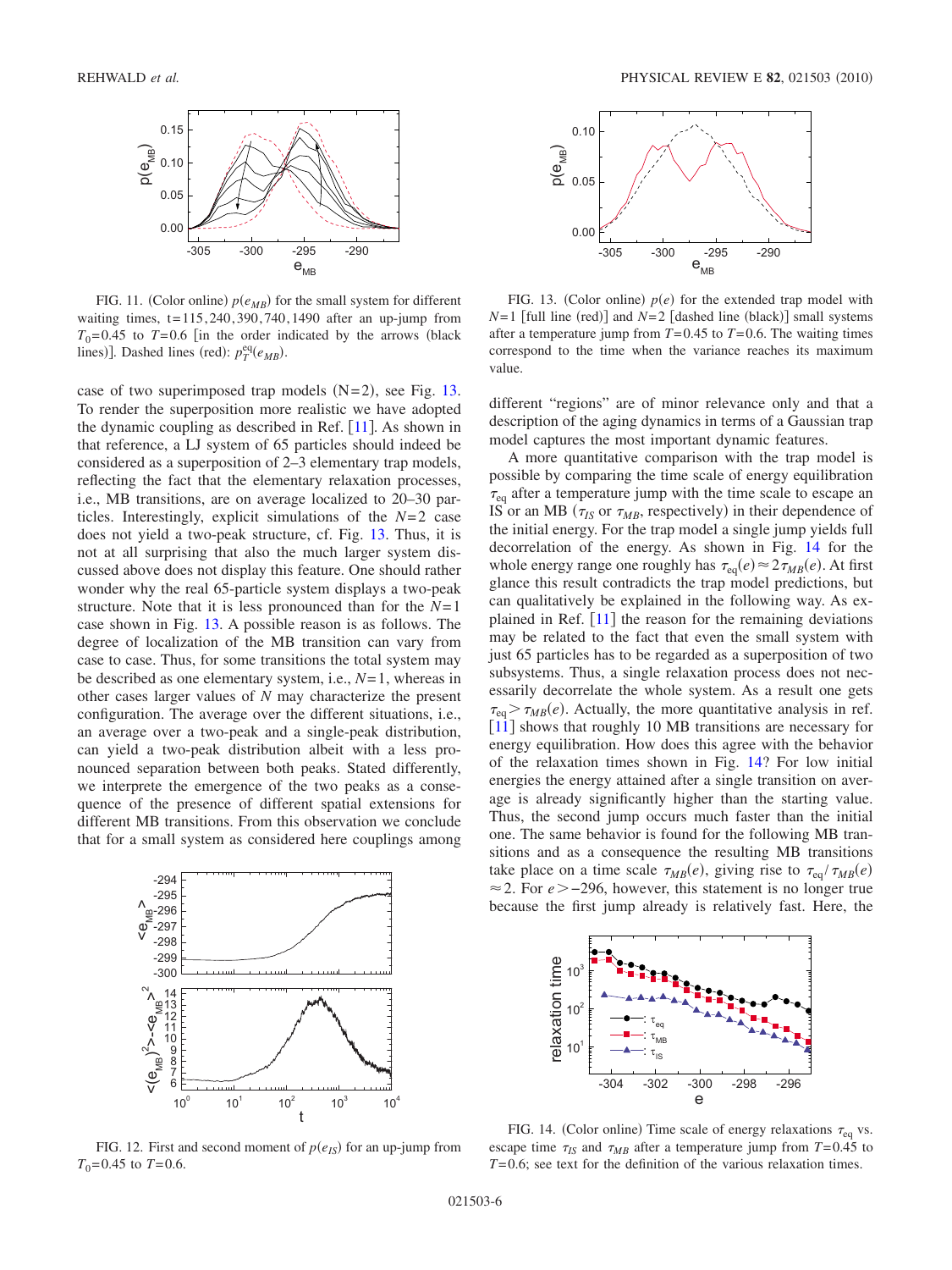complete factor of roughly 10 shows up in the ratio  $\tau_{\text{eq}}/\tau_{MB}(e)$ .

In contrast, comparison of  $\tau_{eq}(e)$  with  $\tau_{IS}(e)$  clearly shows that for low energies the deviations are as large as an order of magnitude. This observation reflects the fact that at low temperatures and low IS energies the system displays many forward-backward processes between different IS which do not contribute to the energy relaxation. It is for this reason that the MB trajectories are better suited for a direct comparison with the trap model. We close this section in noting that the strong dependence of the relaxation times on the MB energies shown in Fig. [14](#page-5-3) is a direct reflection of the dynamic heterogeneities  $\lceil 8 \rceil$  $\lceil 8 \rceil$  $\lceil 8 \rceil$ .

# **IV. CONCLUSIONS**

We presented molecular dynamics simulations of the temporal evolution of the distribution of inherent structure energies (of a large system) and the metabasin energies (of a small system) after sudden temperature changes in a model glass-forming liquid. While simulations for a quench from a high temperature to some low temperature exist already, we present new results for an up-jump from low to high temperature.

Both sets of results can qualitatively be understood in terms of the relaxation properties of the trap energies in a Gaussian trap model. In particular, the concept of a demarcation energy separating frozen states (lower energies) from states that are already relaxed (higher energies) is extremely helpful in rationalizing the data. It allows to explain the behavior of the second moment in rather general terms.

Our most important result is that for an up-jump we find a two-peak structure in the distribution of MB-energies in case of the small system for times on the order of the relaxation time. This finding shows that the concept of the demarcation energy appears to qualitatively reflect the real behavior of the simulated system. When the IS-energies in a large system are considered, one already sees the trend toward this bimodality in terms of extremely broad distributions. As discussed above, the fact that a large system is to be viewed as consisting of a number of (weakly interacting) subsystems is responsible for the smearing of the effect that is so nicely visible in the small system. This averaging of course is to be expected on the basis of the central limit theorem.

Of course, the trap model is a very simplistic mean-field model of the relaxation in glassy systems. From our simulation results, however, we can speculate that a behavior similar to the one observed here might be rather generic for any Markovian model of collective energy jumps in systems with many degrees of freedom whenever a random walk description of the dynamics appears appropriate, i.e., if the correlations among the different energies decay fast. Actually, recently the behavior of a large system has been described as a superposition of dynamically coupled elementary systems  $[24]$  $[24]$  $[24]$ , i.e., a collection of trap models (using the present notation). The present results suggest that a similar description might also work in nonequilibrium situations.

An asymmetry akin to the one discussed above between cooling and heating has been observed in experiments. In

1989 Bokov and Andreev  $[25]$  $[25]$  $[25]$  reported anomalously high intensity of (static) light scattering (at 90°) from vitreous  $B_2O_3$  during heating, but only at intermediate times when the system goes through the glass transition. Thus the previous cooling that produced the borate glass produced no such anomalous signal. Since the static light scattering intensity is proportional to the density fluctuations, the implication is that a glass upon heating temporarily goes through a phase characterized by anomalously large density fluctuations. Moynihan, Schroeder, and co-workers  $[26,27]$  $[26,27]$  $[26,27]$  $[26,27]$  pointed out that this behavior is consistent with the presence of nanoscale density fluctuations which relax at different rates. If, as suggested by Brawer  $[28]$  $[28]$  $[28]$ , energy and density correlate locally such that low density corresponds to high energy, the trap model provides a simple way to understand these phe-nomena [[9](#page-7-8)]. In this "volume-energy correlation" model the anomalous light scattering signals are direct proof of the above discussed two-peak structure in the energy distribution upon heating.

If we assume that the energies considered in our present study (either IS- or MB-energies) can directly be related to activation energies relevant for the dynamics of supercooled liquids, we can speculate about possible implications of our findings. As mentioned in the Introduction, the primary relaxation appears to be the driving force for the aging dynamics. Furthermore, it has been found by a thorough analysis of probe rotation and translation data that the width of the distribution of relaxation times appears to decrease for intermediate times during aging after a quench  $[6]$  $[6]$  $[6]$ . This finding is in accord with the fact that the distribution of activation energies shows the same time-dependence. Our results for an up-jump thus suggest that the width of the relaxation time distribution should broaden and then narrow again as a function of the time elapsed after the up-jump.

As another experimental technique that possibly can show an intermittent narrowing for a quench and a broadening for an up-jump is provided by measurements of the enthalpy relaxation following sudden temperature changes. However, we have to point out here that at the same time the relaxation time decreases which may make it difficult to observe the effect of a broadening.

Other interesting implications of our results might arise when one compares different theoretical approaches to the glass transition problem that in equilibrium might give rise to very similar results. We hope that our findings will stimulate calculations of the details of the aging dynamics for different models and probably help to discriminate among them.

# **ACKNOWLEDGMENTS**

We thank Roland Böhmer and Gerald Hinze for fruitful discussions. Financial support of the work in Münster by the Deutsche Forschungsgemeinschaft via the SFB 458 is acknowledged. The center for viscous liquid dynamics "Glass and Time" is sponsored by the Danish National Research Foundation (DNRF).

# **APPENDIX: THE TRAP MODEL**

The trap model was introduced into glass science in 1987  $[21]$  $[21]$  $[21]$ . The temporal evolution of the population of a consid-